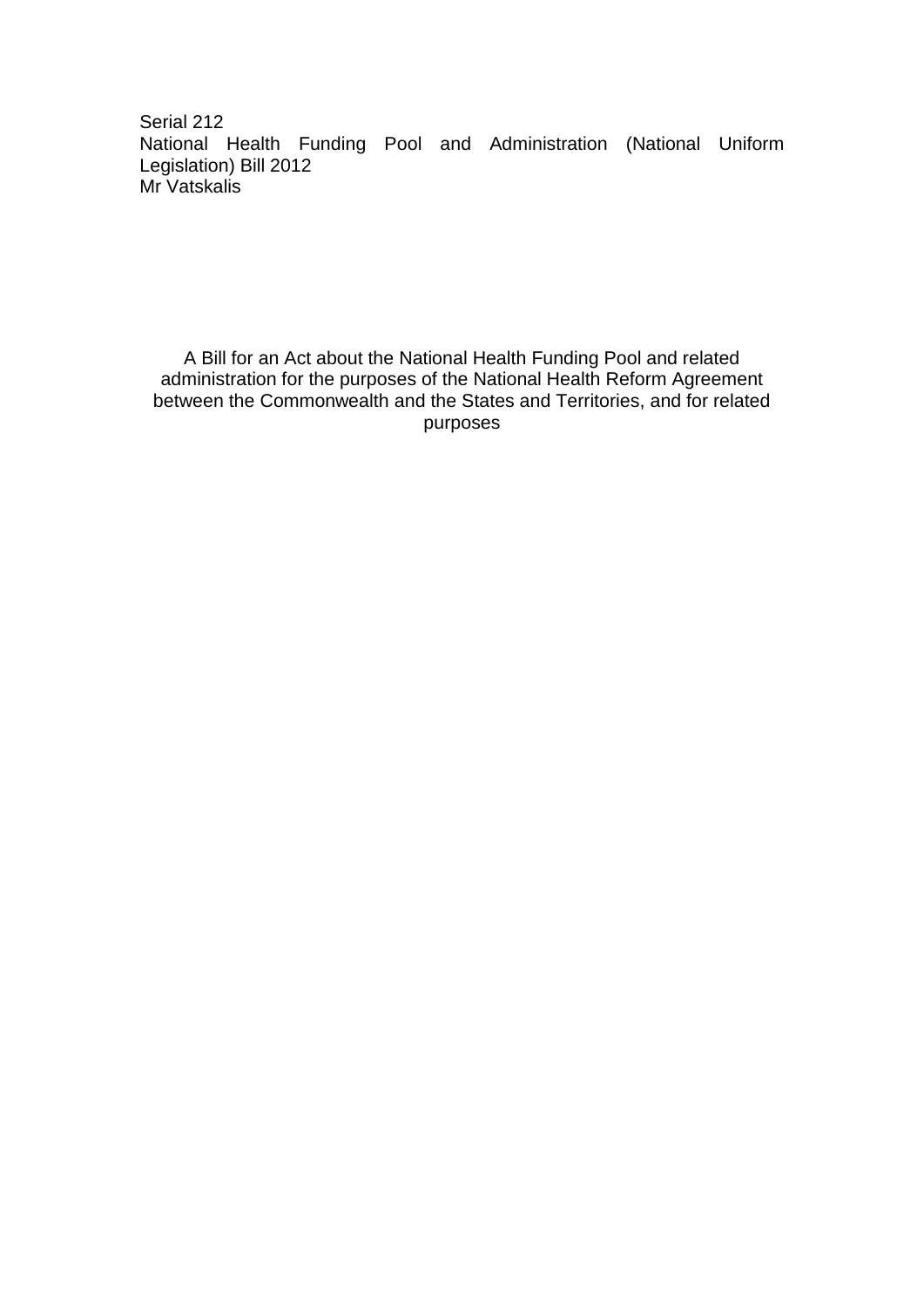## NORTHERN TERRITORY OF AUSTRALIA

### NATIONAL HEALTH FUNDING POOL AND ADMINISTRATION (NATIONAL UNIFORM LEGISLATION) ACT 2012

Act No. [ ] of 2012 \_\_\_\_\_\_\_\_\_\_\_\_\_\_\_\_\_\_\_\_

\_\_\_\_\_\_\_\_\_\_\_\_\_\_\_\_\_\_\_\_

# Table of provisions

| Part 1                                                              | <b>Preliminary matters</b>                       |  |
|---------------------------------------------------------------------|--------------------------------------------------|--|
| $\mathbf 1$<br>$\overline{2}$<br>3                                  |                                                  |  |
| Part 2                                                              | Administrator of National Health Funding<br>Pool |  |
| $\overline{\mathbf{4}}$<br>5<br>6<br>$\overline{7}$<br>8<br>9<br>10 |                                                  |  |

# Part 3 State Pool Accounts – the National Health Funding Pool

| 11 | Establishment of State Pool Accounts with Reserve Bank 8 |  |
|----|----------------------------------------------------------|--|
| 12 |                                                          |  |
| 13 |                                                          |  |
| 14 |                                                          |  |
| 15 |                                                          |  |

# Part 4 Financial management and reporting

| 16 |                                                              |  |
|----|--------------------------------------------------------------|--|
| 17 |                                                              |  |
| 18 |                                                              |  |
| 19 | Administrator to prepare financial statements for State Pool |  |
|    |                                                              |  |
| 20 |                                                              |  |
| 21 |                                                              |  |
| 22 | States to provide Administrator with information about State |  |
|    |                                                              |  |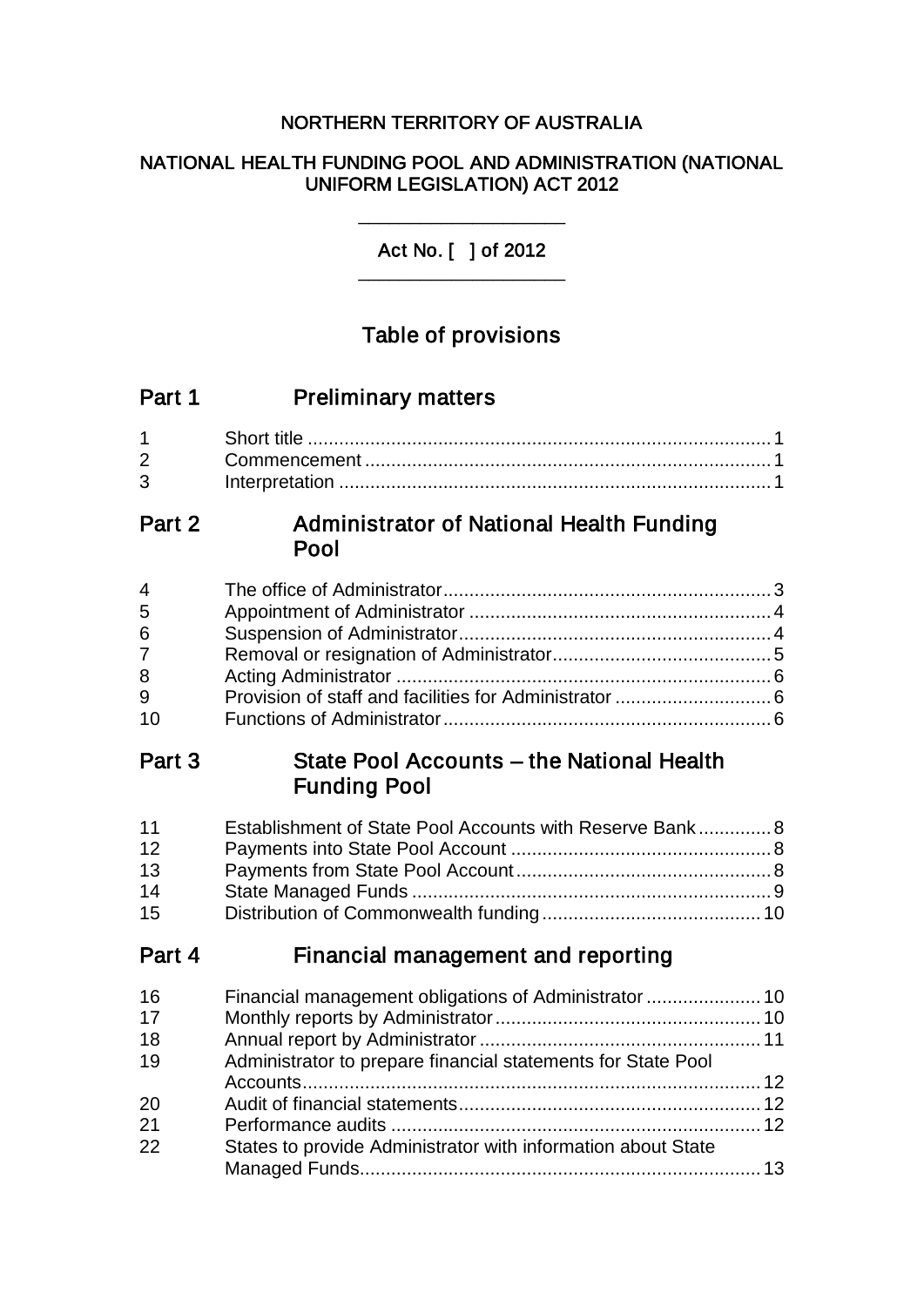| 23     |                                                     |  |
|--------|-----------------------------------------------------|--|
| Part 5 | Miscellaneous matters                               |  |
| 24     |                                                     |  |
| 25     |                                                     |  |
| 26     |                                                     |  |
| 27     |                                                     |  |
| 28     | Delegation of functions of responsible Minister  15 |  |

| 29 |  |
|----|--|
| 30 |  |
| 31 |  |

# Part 6 **Amendment of Financial Management Act**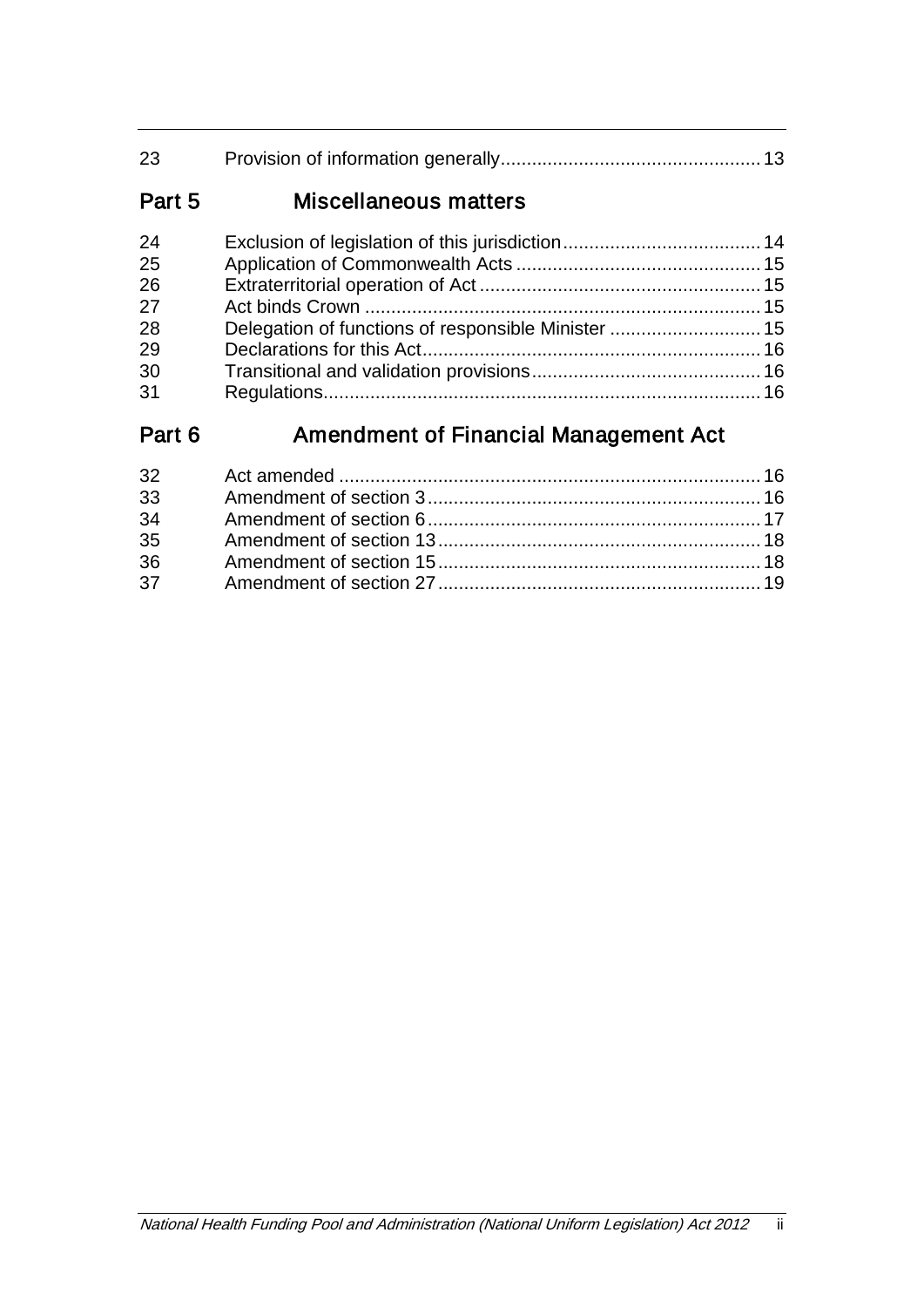

# NORTHERN TERRITORY OF AUSTRALIA \_\_\_\_\_\_\_\_\_\_\_\_\_\_\_\_\_\_\_\_

## Act No. [ ] of 2012 \_\_\_\_\_\_\_\_\_\_\_\_\_\_\_\_\_\_\_\_

An Act about the National Health Funding Pool and related administration for the purposes of the National Health Reform Agreement between the Commonwealth and the States and Territories, and for related purposes

> [*Assented to* [ *] 2012*] [Second reading [ ] 2012]

### The Legislative Assembly of the Northern Territory enacts as follows:

# Part 1 **Preliminary matters**

### 1 Short title

This Act may be cited as the National Health Funding Pool and Administration (National Uniform Legislation) Act 2012.

### 2 Commencement

This Act commences on the day fixed by the Administrator by Gazette notice.

### 3 Interpretation

(1) In this Act:

Administrator means the Administrator of the National Health Funding Pool appointed under section 5 and under the corresponding provision of the laws of the Commonwealth and the other States.

**Note** 

See the definition of NT Administrator.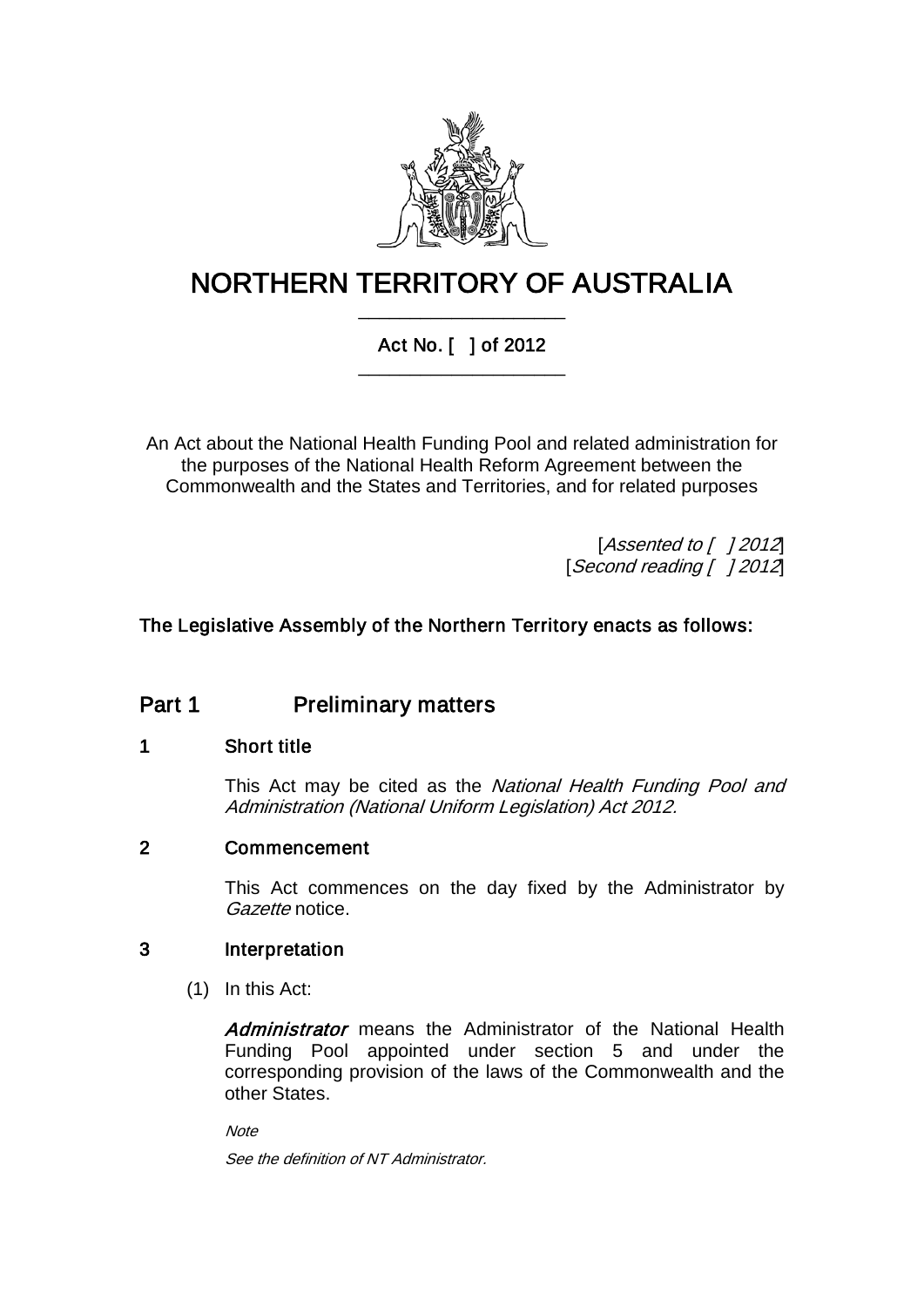Agency (Health) means the Agency that is responsible for health as an area of government and is administered by the Minister for this jurisdiction who is a member of the Standing Council on Health.

CEO (Health) means the chief executive officer of the Agency (Health).

COAG means the Council of Australian Governments.

**local hospital network** means an organisation that is a local hospital network (however described) for the purposes of the National Health Reform Agreement.

**Note** 

See section 5 of the Hospital Networks Governing Councils Act.

National Health Funding Pool means the combined State Pool Accounts for each State.

National Health Reform Agreement means the National Health Reform Agreement between the Commonwealth and the States that was agreed to by COAG on 2 August 2011, as amended from time to time.

NT Administrator means the Administrator, or an Acting Administrator, appointed under the Northern Territory (Self-Government) Act 1978 (Cth).

**Note** 

This definition is included to distinguish the Administrator of the Northern Territory from the person appointed as the Administrator of the National Health Funding Pool under sectio[n 5](#page-6-0) and under the corresponding provision of the laws of the Commonwealth and other States.

responsible Minister, for a jurisdiction, means the relevant Minister with portfolio responsibility for the administration of the provision of this Act in which the expression occurs (or of the corresponding provision of the laws of the Commonwealth and the other States).

**Note** 

See also section 30.

Standing Council on Health means (subject to subsection (2)) the Ministerial Council by that name or, if there is no such Ministerial Council, the standing Ministerial Council established or recognised by COAG whose members include all Ministers in Australia having portfolio responsibility for health.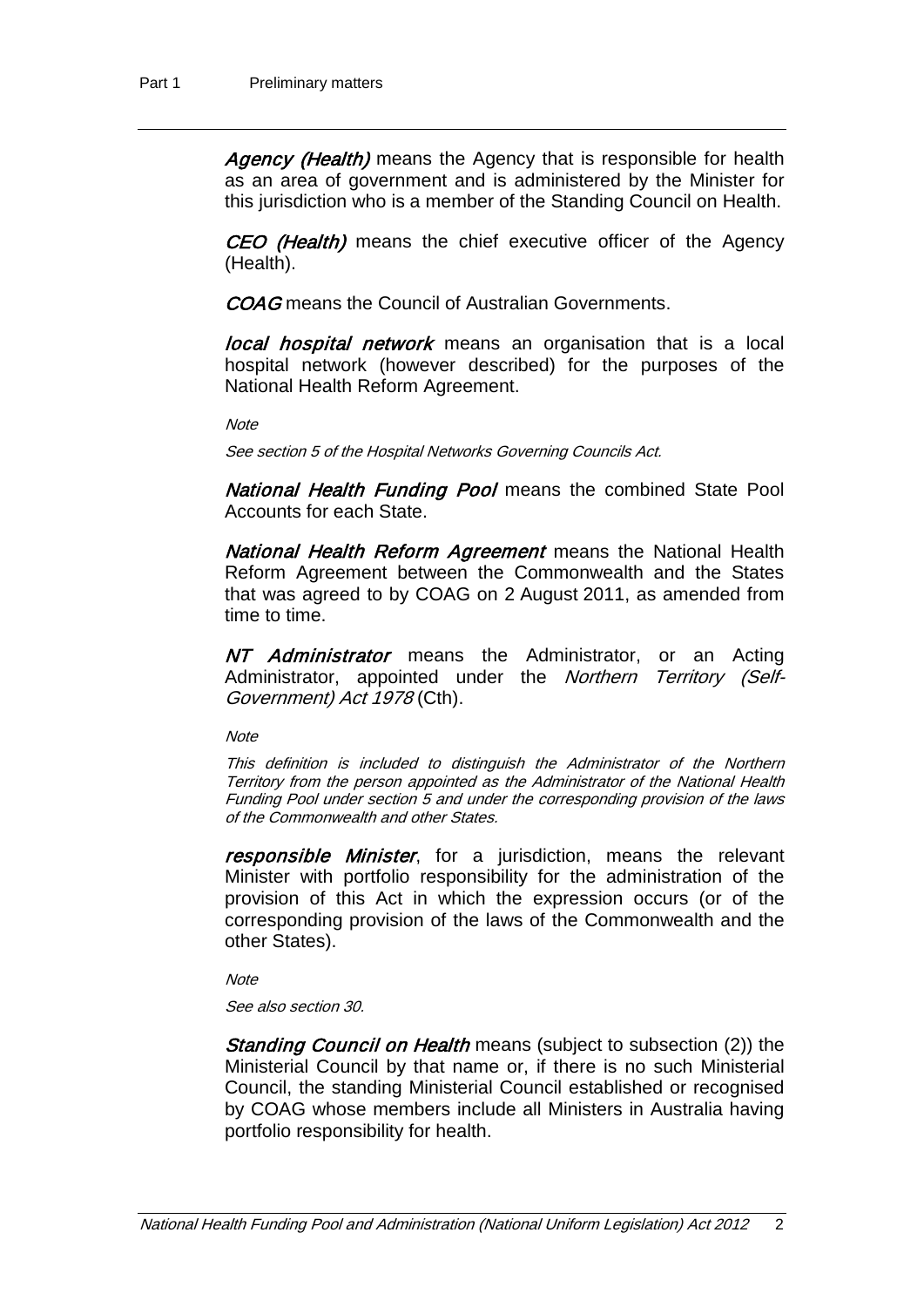**State** includes the Australian Capital Territory and the Northern Territory.

**State Managed Fund, of a State, means a bank account or fund** established or designated by the State for the purposes of health funding under the National Health Reform Agreement that is required to be undertaken in the State through a State Managed Fund.

State Pool Account, of a State, means the bank account established by the State under Part 3 or under the corresponding provisions of the law of another State.

- (2) The Standing Council on Health, when acting under this Act, is to be constituted only by a single Minister for the Commonwealth and a single Minister for each of the States, and any reference in this Act to a member of that Council is to be construed as a reference to those Ministerial members only.
- (3) If there are 2 or more Ministers for the Commonwealth or for a State who are members of the Standing Council on Health, the relevant Minister for the purposes of this Act is the Minister having primary portfolio responsibility for health in his or her jurisdiction.
- (4) A reference in this Act to the agreement of, or a request by, a member of the Standing Council on Health is a reference to an agreement or request in writing.
- (5) This Act is to be interpreted in accordance with Schedule 7 to the Health Practitioner Regulation National Law (NT) and, for that purpose, Schedule 7 applies as if references to this Law or a Queensland Act were references to this Act or an Act of this jurisdiction, and with all other necessary modifications.
- (6) Subsection (5) is subject to section 24(2).

# Part 2 Administrator of National Health Funding Pool

### 4 The office of Administrator

- (1) The office of Administrator of the National Health Funding Pool is established by this Act.
- (2) It is the intention of Parliament that the same individual holds the office established under subsection (1) and under the corresponding provision of the law of the Commonwealth and the other States.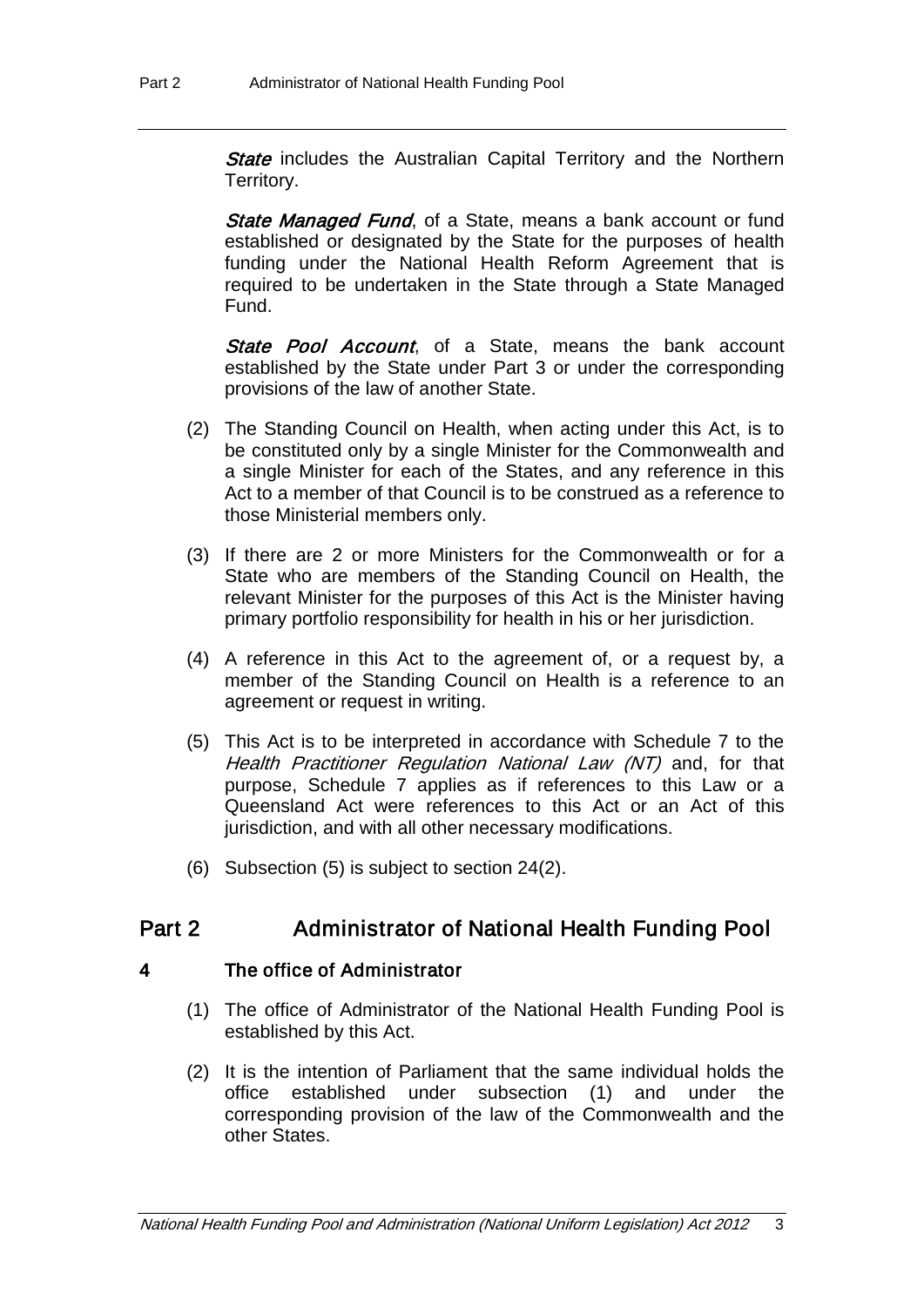- (3) The Administrator appointed under this Act may exercise and perform the functions of the Administrator in relation to:
	- (a) one jurisdiction; or
	- (b) 2 or more or all jurisdictions collectively.
- (4) A reference in a provision of this Act (other than in section 10(1) or Part 3) to a function of the Administrator under this Act includes a reference to a function of the Administrator under the corresponding provision of the law of the Commonwealth and the other States.

### <span id="page-6-0"></span>5 Appointment of Administrator

- (1) The Minister for this jurisdiction who is a member of the Standing Council on Health is to appoint an individual to the office of the Administrator of the National Health Funding Pool under this Act.
- (2) Before the appointment is made, the Chair of the Standing Council on Health is to give each member of the Council an opportunity to nominate an individual for appointment.
- (3) An appointment is not to be made unless all the members of the Standing Council on Health have agreed on the individual who will be appointed as Administrator, the date that the appointment will take effect, the period of appointment and the conditions of appointment.
- (4) The appointment is to be made by instrument in writing.
- (5) The Administrator is to be appointed (subject to subsection (3)) for the period, not exceeding 5 years, and on the conditions specified in his or her instrument of appointment, but is eligible for reappointment.
- (6) The Administrator is entitled to the remuneration determined in accordance with the law of the Commonwealth.

#### 6 Suspension of Administrator

- (1) The Chair of the Standing Council on Health is required to suspend the Administrator from office if requested to do so by:
	- (a) at least 3 members of the Council who are Ministers of a State; or
	- (b) the member of the Council who is a Minister of the Commonwealth.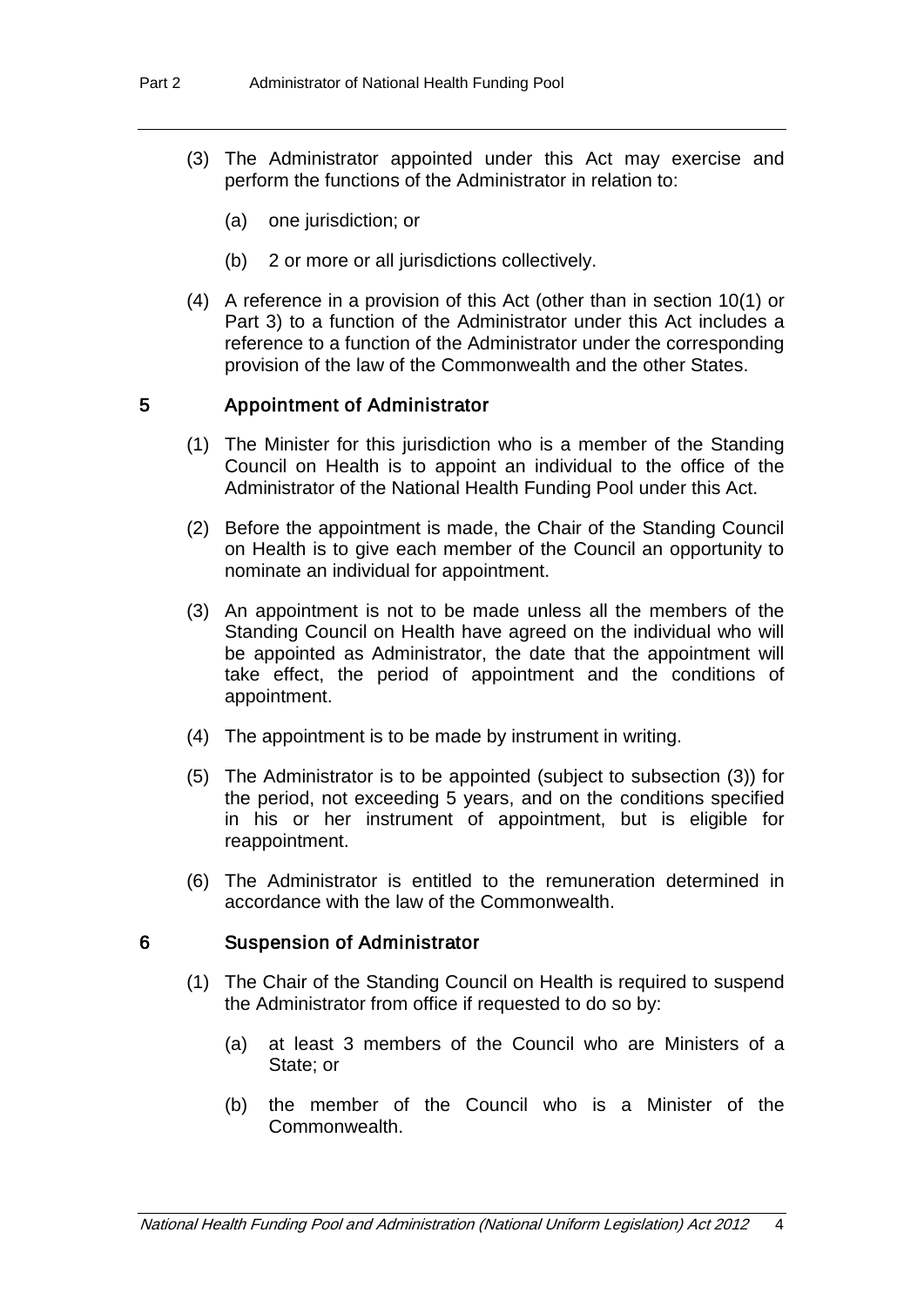- (2) A member of the Standing Council on Health is not to request the suspension of the Administrator unless the member is satisfied that the Administrator:
	- (a) is, because of any physical or mental incapacity or otherwise, unable to perform his or her functions satisfactorily; or
	- (b) has failed to comply with his or her obligations or duties as Administrator; or
	- (c) has been accused or convicted of an offence that carries a penalty of imprisonment; or
	- (d) has or may become bankrupt.
- (3) A suspension is to be effected by an instrument in writing and is to be notified by the Chair of the Standing Council on Health to all members of the Council.
- (4) A suspension is terminated after a period of suspension of 60 days unless before the end of that period the Administrator is removed or resigns from office or a majority of the members of the Standing Council on Health:
	- (a) terminate the suspension; or
	- (b) extend the suspension for a specified further period.
- (5) Despite subsection (1), the Chair of the Standing Council on Health is not to suspend the Administrator from office within the period of 90 days after an earlier period of suspension was terminated unless a majority of the members of the Council request the Chair to do so.

### 7 Removal or resignation of Administrator

- (1) The Minister for this jurisdiction who is a member of the Standing Council on Health is required to remove the Administrator from office if a majority of the members of the Council agree to the Administrator's removal from office.
- (2) The Administrator is to be removed from office by an instrument in writing that takes effect on the date agreed to by the majority of the members of the Standing Council on Health.
- (3) The Administrator may resign as Administrator by notice in writing to the Chair of the Standing Council on Health.
- (4) The resignation of the Administrator takes effect on the date notified by the Chair of the Standing Council on Health to all members of the Council.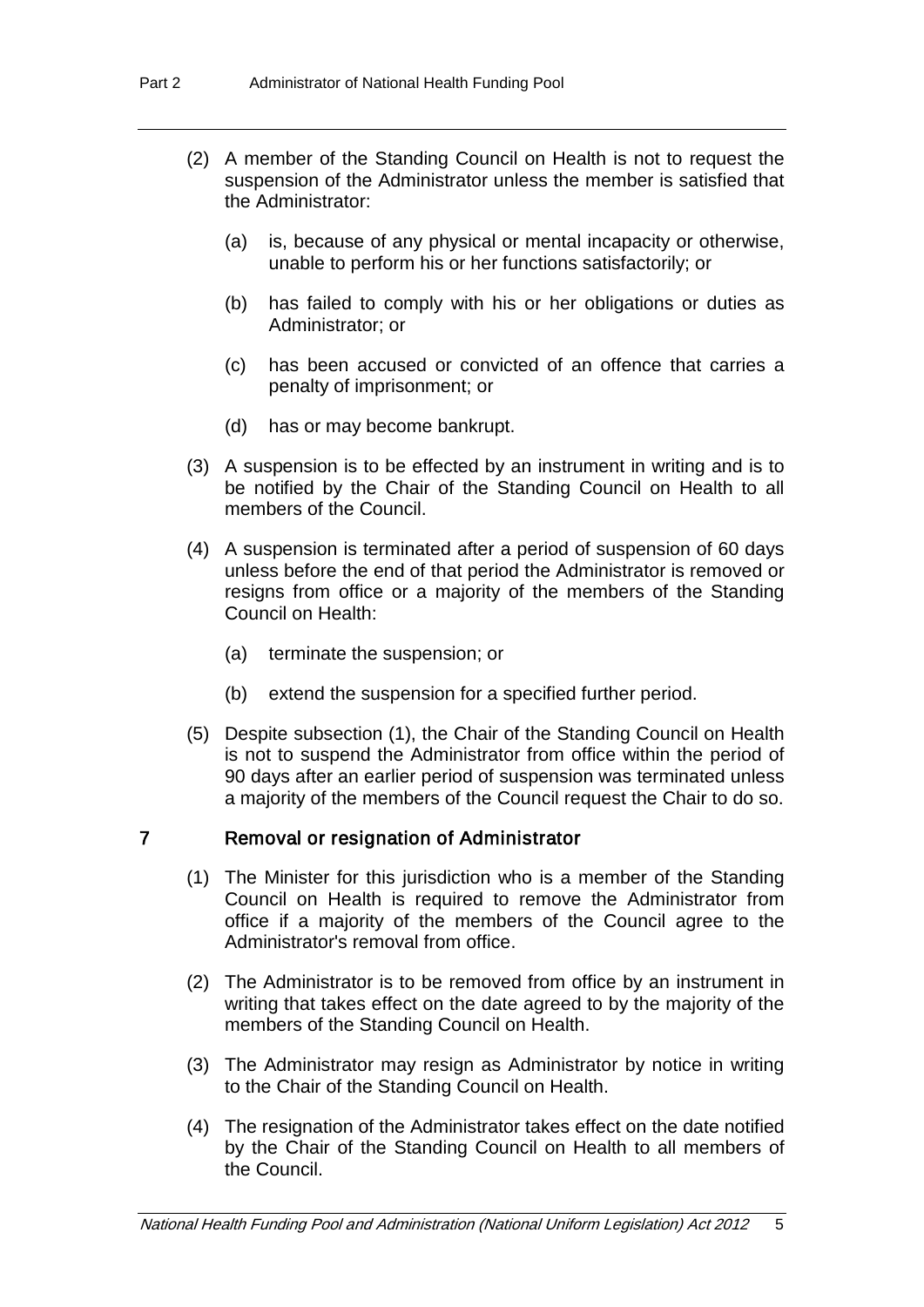### 8 Acting Administrator

- (1) The Chair of the Standing Council on Health may, from time to time, appoint an individual to act as the Administrator during any period when the office is vacant or the holder of the office is suspended or absent from duty.
- (2) Any such appointment may only be made from a panel of persons, and in accordance with the procedure, agreed to by all the members of the Standing Council on Health.

Note for section 8

The applied provisions of Schedule 7 to the Health Practitioner Regulation National Law (clause 27) contain additional provisions relating to acting appointments that have effect subject to this section.

### 9 Provision of staff and facilities for Administrator

- (1) Staff and facilities to assist the Administrator in exercising or performing his or her functions under this Act are to be provided by the National Health Funding Body constituted under the National Health Reform Act 2011 (Cth).
- (2) The Administrator is not entitled to delegate a function conferred on the Administrator under this Act to that body, to any such member of staff or to any other person or body.

### 10 Functions of Administrator

- (1) The Administrator is:
	- (a) to calculate and advise the Treasurer of the Commonwealth of the amounts required to be paid by the Commonwealth into each State Pool Account of the National Health Funding Pool under the National Health Reform Agreement (including advice on any reconciliation of those amounts based on subsequent actual service delivery); and
	- (b) to monitor State payments into each State Pool Account for the purposes of Part 4; and
	- (c) to make payments from each State Pool Account in accordance with the directions of the State concerned; and
	- (d) to report publicly on the payments made into and from each State Pool Account and other matters on which the Administrator is required to report under this Act; and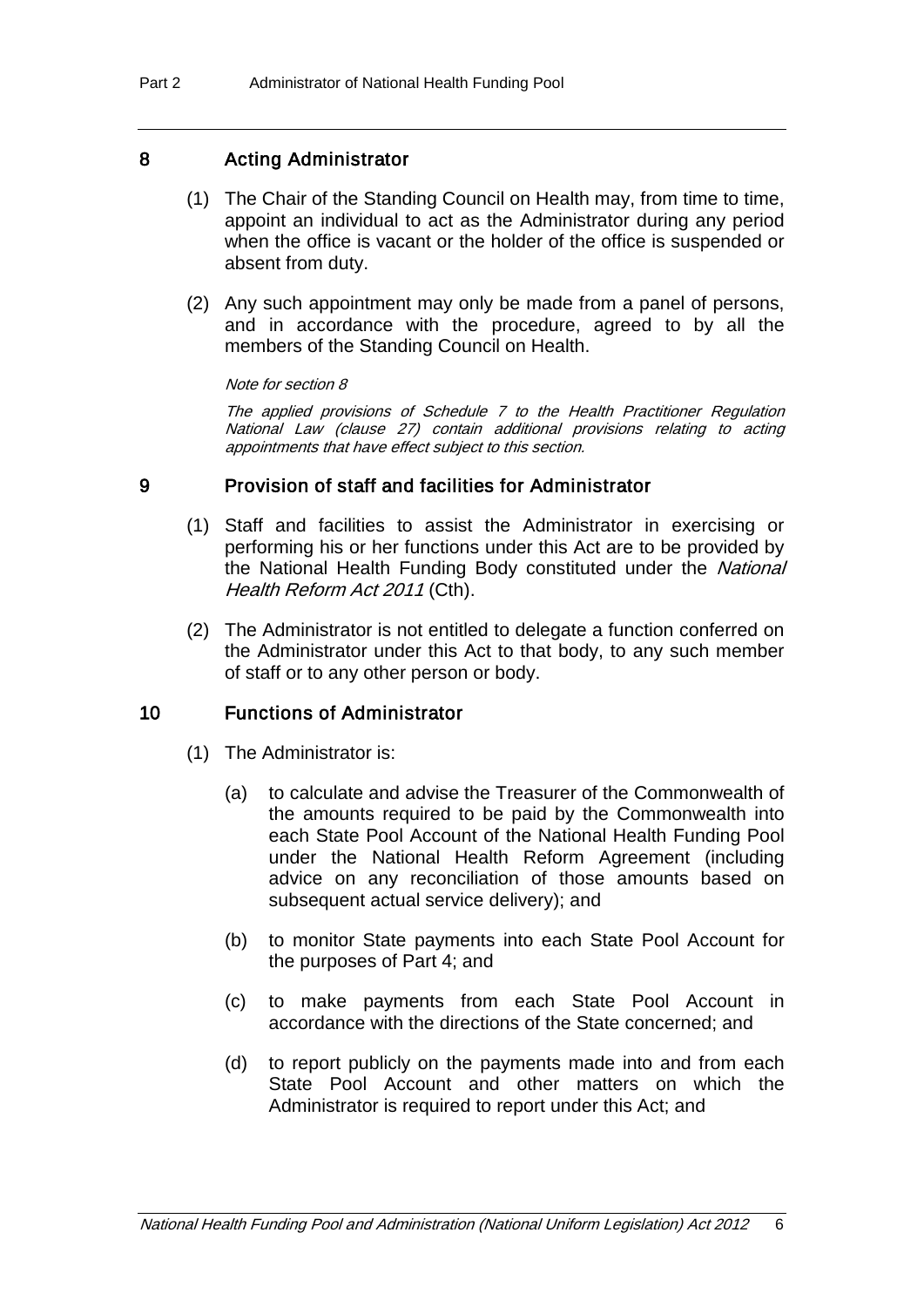(e) to exercise or perform any other functions conferred on the Administrator under this Act.

#### Note for subsection (1)

The corresponding legislation of the Commonwealth will provide the functions of the Administrator include monitoring Commonwealth payments into each State Pool Account for the purposes of Part 4.

- (2) The Administrator and the body and staff assisting the Administrator are not subject to the control or direction of any Minister of the Commonwealth in relation to the exercise or performance of the Administrator's functions under this Act.
- (3) However, the Administrator is required to comply with any directions given by COAG in relation to the manner in which the Administrator exercises or performs his or her functions under this Act (including in relation to the preparation or provision of annual or monthly reports, financial statements or information under Part 4).
- (4) Directions given by COAG under subsection (3):
	- (a) are to be given in accordance with a written resolution of COAG passed in accordance with the procedures determined by COAG; and
	- (b) are to be notified in writing to the Administrator; and
	- (c) are to be made publicly available by the Administrator.
- (5) To avoid doubt, this Act is not intended:
	- (a) to give the Commonwealth ownership or control of money in a State Pool Account, or
	- (b) to affect the obligation of the Administrator under the law of a State to make payments from the State Pool Account of the State in accordance with the directions of the State.
- (6) To avoid doubt, the Administrator may have regard to information obtained in the exercise or performance of functions under the law of another jurisdiction in the exercise or performance of the Administrator's functions under Part 4.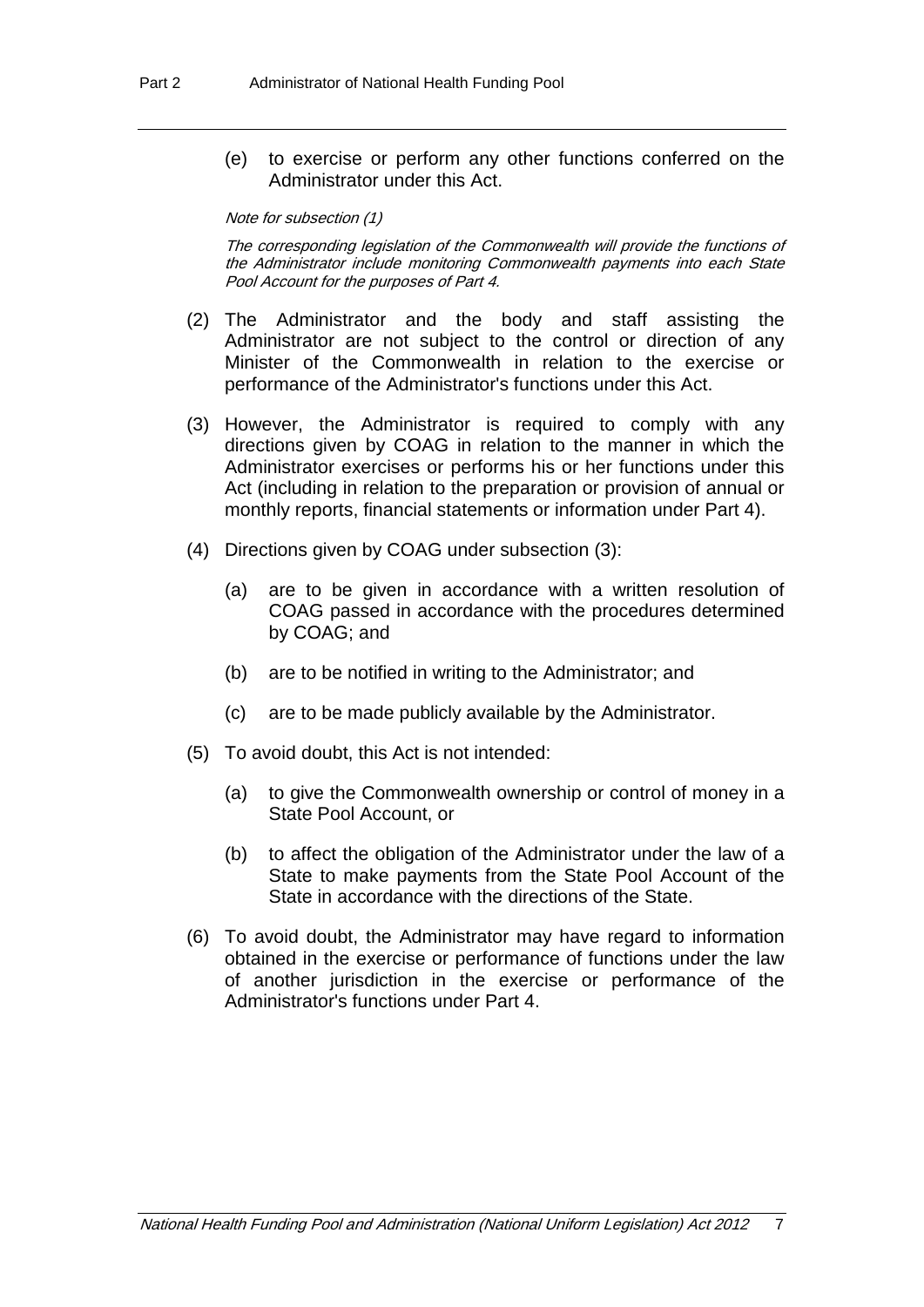## Part 3 State Pool Accounts – the National Health Funding Pool

### 11 Establishment of State Pool Accounts with Reserve Bank

- (1) The CEO (Health) is to open and maintain with the Reserve Bank of Australia a separate State bank account for the purpose of the National Health Reform Agreement.
- (2) The bank account is the State Pool Account established for the State for the purposes of this Act.

### 12 Payments into State Pool Account

There is payable into the State Pool Account established for the State:

- (a) money paid to the State by the Commonwealth for payment into the State Pool Account under the National Health Reform Agreement; and
- (b) money made available by the State for the purposes of funding in the State through the State Pool Account under the National Health Reform Agreement; and
- (c) money paid to the State by another State for payment into the State Pool Account under the National Health Reform Agreement: and
- (d) interest paid on money deposited in the State Pool Account, unless directed to be paid into another bank account by the responsible Minister for the State.

### 13 Payments from State Pool Account

- (1) There is payable from the State Pool Account established for the State amounts to fund the following in the State under the National Health Reform Agreement (including through a State Managed Fund):
	- (a) the services provided by local hospital networks;
	- (b) health teaching, training and research provided by local hospital networks or other organisations;
	- (c) any other matter that under that Agreement is to be funded through the National Health Funding Pool.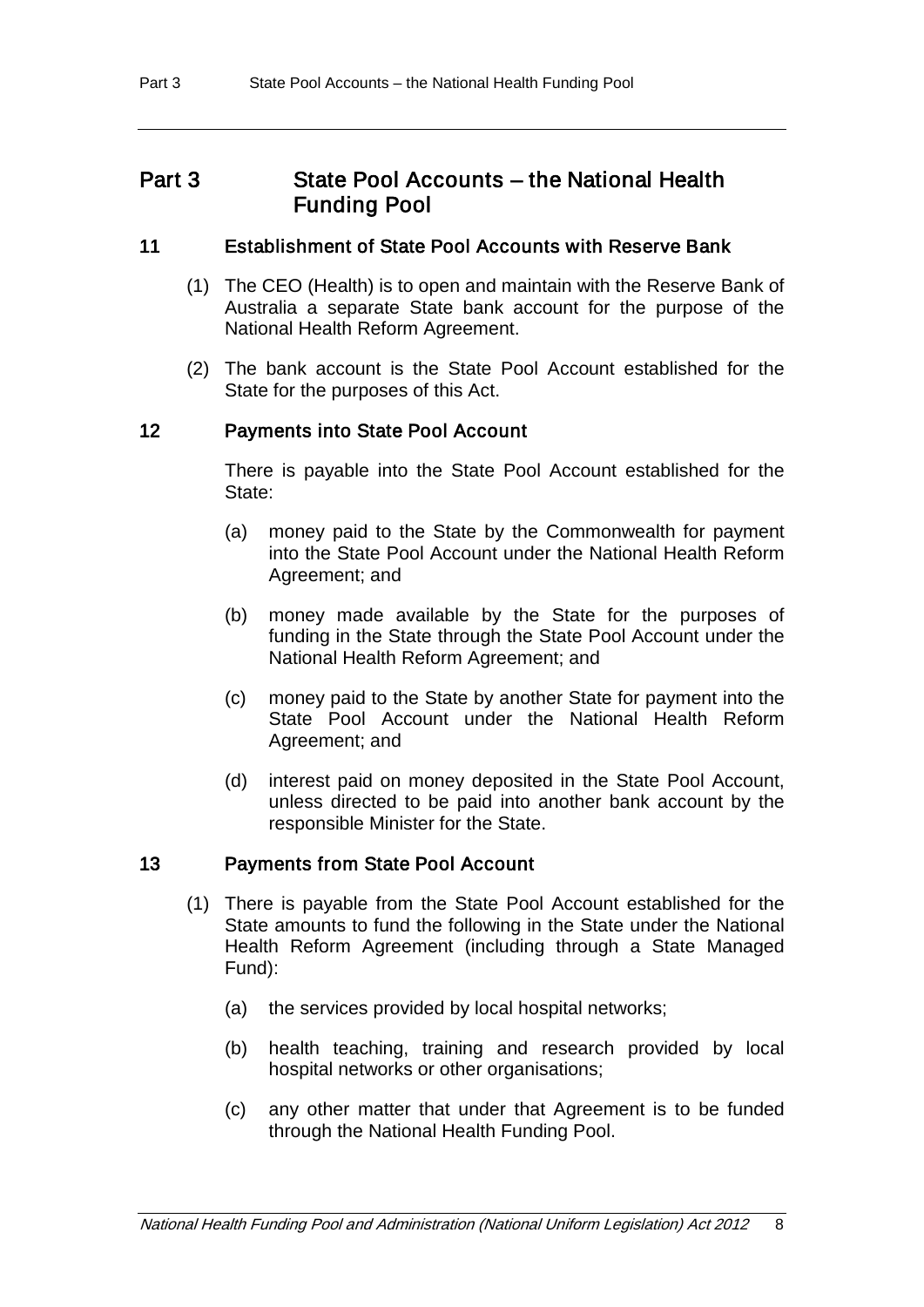- (2) Payments of amounts from the State Pool Account established for the State are to be made by the Administrator strictly in accordance with the directions of the responsible Minister for the State, including on the amount of each payment, the party or account to which it is to be paid and the timing of the payment.
- (3) The Administrator is required to authorise personally each payment made from the State Pool Account.
- (4) The Administrator is, at the direction of the responsible Minister for the State, to repay any money paid by the State into the State Pool Account for the State that the responsible Minister is satisfied constitutes an overpayment into that Account.
- (5) This section does not affect the payment from the State Pool Account of charges imposed by the Reserve Bank of Australia for the operation of that Account.
- (6) This section does not require the payment for services and matters referred to in subsection (1) to be made only from the State Pool Account.
- (7) For the purposes of this section, the funding of a local hospital network includes the funding of another party on behalf of the network for corporate or other services provided to the network by that other party.
- (8) If at any time when a payment from the State Pool Account is required to be made there is no Administrator or the Administrator is not available to make the payment at that time, the payment from that Account may be made by an official of this State who is directed by the responsible Minister for the State to make the payment.

#### 14 State Managed Funds

The CEO (Health) is to:

- (a) open and maintain a separate bank account; or
- (b) establish and maintain a separate fund; or
- (c) designate an existing bank account or fund;

as the State Managed Fund for the State for the purposes of health funding under the National Health Reform Agreement.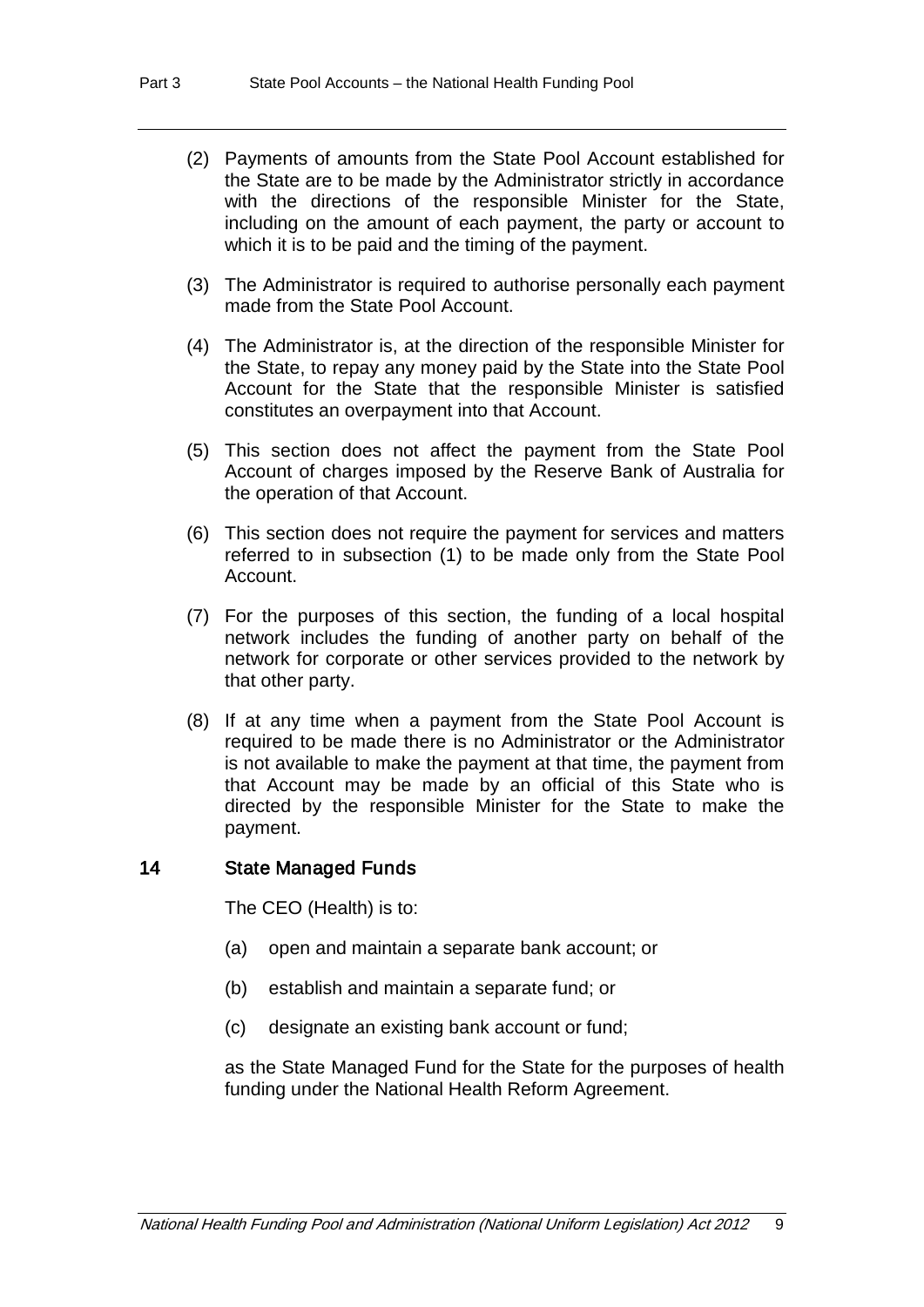### 15 Distribution of Commonwealth funding

- (1) Directions by the responsible Minister for the State to the Administrator for payments from the State Pool Account are, in relation to the distribution of Commonwealth funding provided to the State under the National Health Reform Agreement, to be consistent with the advice provided by the Administrator to the Treasurer of the Commonwealth about the basis on which the Administrator has calculated the payments to be made into that Account by the Commonwealth.
- (2) This section does not affect the obligation of the Administrator to make payments from the State Pool Account strictly in accordance with the directions of the responsible Minister for the State.

# Part 4 Financial management and reporting

### 16 Financial management obligations of Administrator

The Administrator must:

- (a) develop and apply appropriate financial management policies and procedures with respect to the State Pool Accounts (including policies and procedures to ensure payments from those Accounts are made in accordance with the directions of the responsible Ministers); and
- (b) keep proper records in relation to the administration of the State Pool Accounts, including records of all payments made into and from those Accounts and the basis on which the payments were made; and
- (c) prepare the financial statements required by this Part in relation to the State Pool Accounts and arrange for the audit of those financial statements in accordance with this Part.

### 17 Monthly reports by Administrator

- (1) The Administrator must provide monthly reports to the Commonwealth and each State containing the following information for the relevant month:
	- (a) the amounts paid into each State Pool Account and State Managed Fund by the relevant State and the basis on which the payments were made;
	- (b) the amounts paid into each State Pool Account by the Commonwealth and the basis on which the payments were made;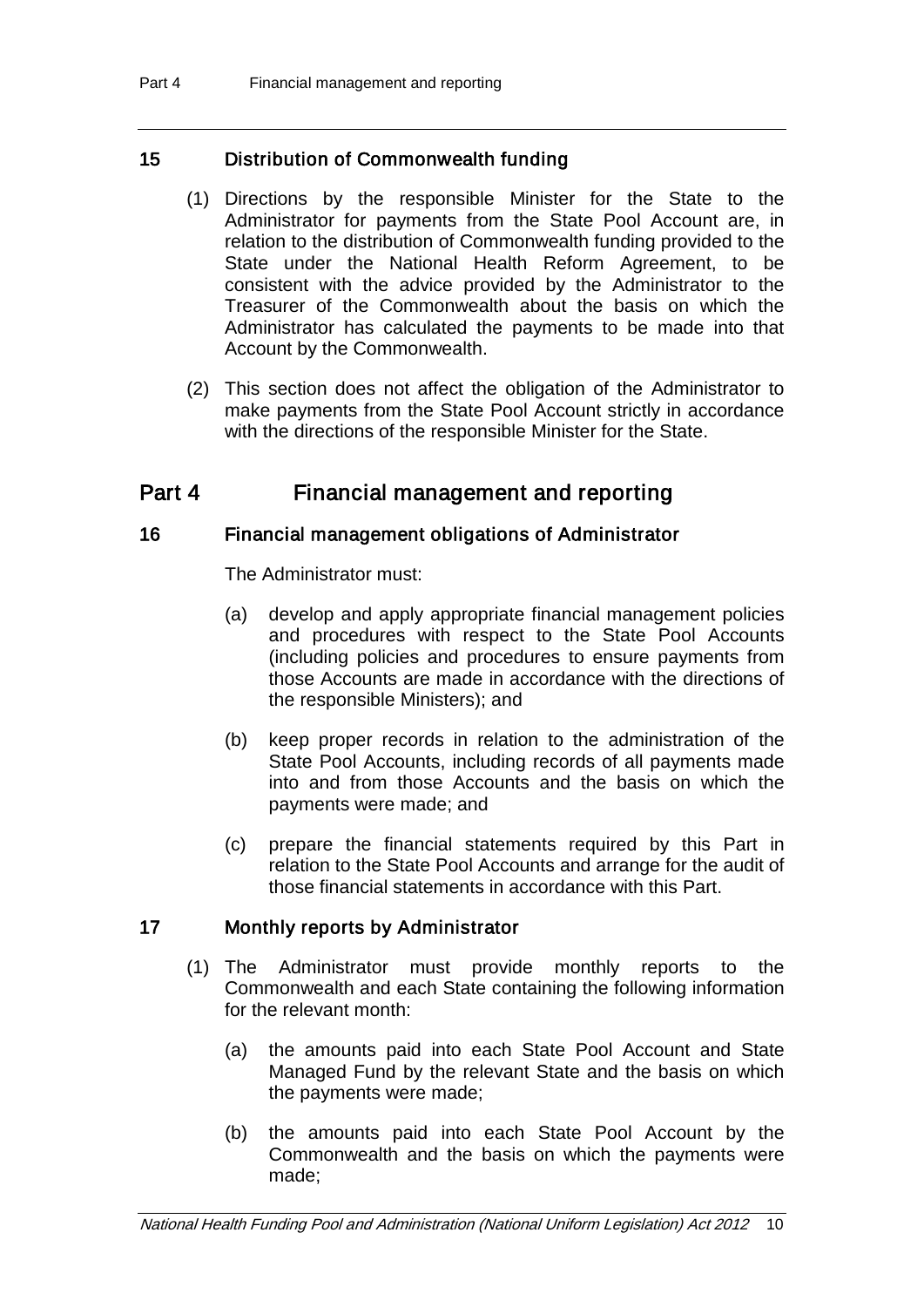- (c) the amounts paid from each State Pool Account to local hospital networks, a State Managed Fund or other organisations or funds and the basis on which the payments were made;
- (d) the amounts paid from each State Managed Fund to local hospital networks or other organisations or funds and the basis on which the payments were made;
- (e) the number of public hospital services funded for each local hospital network (including a running financial year total) in accordance with the system of activity based funding;
- (f) the number of other public hospital services and functions funded from each State Pool Account or State Managed Fund (including a running financial year total).
- (2) A monthly report required to be provided to a jurisdiction under this section is to be provided to the responsible Minister for that jurisdiction or to a body or officer notified to the Administrator by that Minister.
- (3) The Administrator is to make reports provided under this section publicly available.

### 18 Annual report by Administrator

- (1) The Administrator must, within 4 months after the end of each financial year, provide to the responsible Ministers an annual report on the exercise or performance of his or her functions under this Act during the financial year.
- (2) The annual report must include the following information for the relevant financial year:
	- (a) the amounts paid into each State Pool Account and State Managed Fund by the relevant State and the basis on which the payments were made;
	- (b) the amounts paid into each State Pool Account by the Commonwealth and the basis on which the payments were made;
	- (c) the amounts paid from each State Pool Account to local hospital networks, a State Managed Fund or other organisations or funds and the basis on which the payments were made;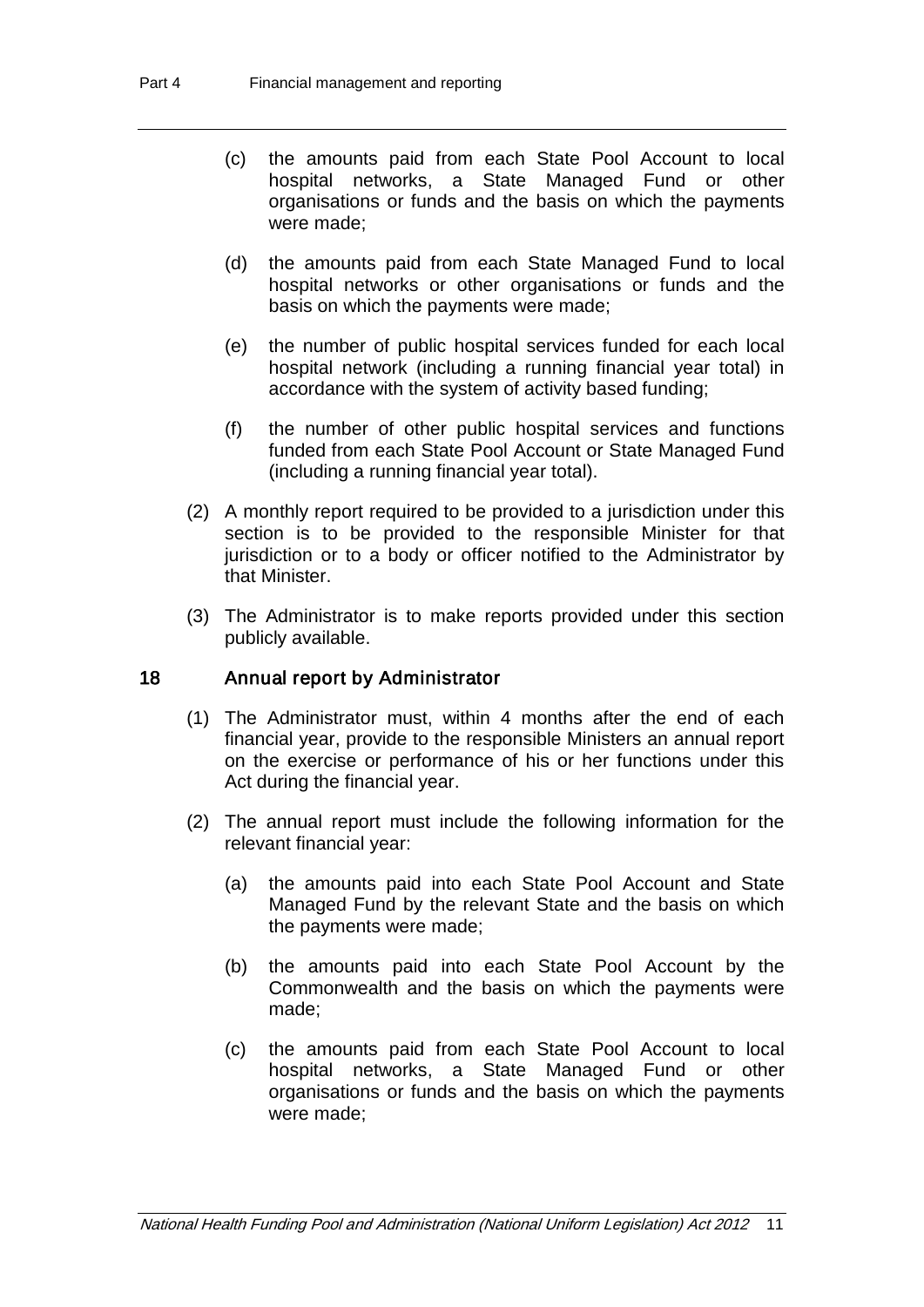- (d) the amounts paid from each State Managed Fund to local hospital networks or other organisations or funds and the basis on which the payments were made;
- (e) the number of public hospital services funded for each local hospital network in accordance with the system of activity based funding;
- (f) the number of other public hospital services and functions funded from each State Pool Account or State Managed Fund.
- (3) The annual report is to be accompanied by:
	- (a) an audited financial statement for each State Pool Account; and
	- (b) a financial statement that combines the audited financial statements for each State Pool Account.
- (4) A responsible Minister must, as soon as practicable after receiving an annual report under this section, cause a copy of the report to be tabled in the Parliament of the responsible Minister's jurisdiction.

#### 19 Administrator to prepare financial statements for State Pool Accounts

The Administrator must, after each financial year, prepare:

- (a) a financial statement for each State Pool Account that details financial transactions during that financial year; and
- (b) a combined financial statement that consists of the financial statements for each State Pool Account for the financial year.

### 20 Audit of financial statements

- (1) A financial statement under this Part for the State Pool Account of a State is to be audited by the Auditor-General of that State in accordance with the relevant legislation of that State relating to financial audit by the Auditor-General.
- (2) The relevant legislation of the Territory is the Audit Act.

### 21 Performance audits

(1) For the purposes of this section, a *performance audit* is an audit by the Auditor-General of a jurisdiction of the exercise or performance of the functions of the Administrator in relation to that jurisdiction to determine whether the Administrator is acting effectively, economically, efficiently and in compliance with all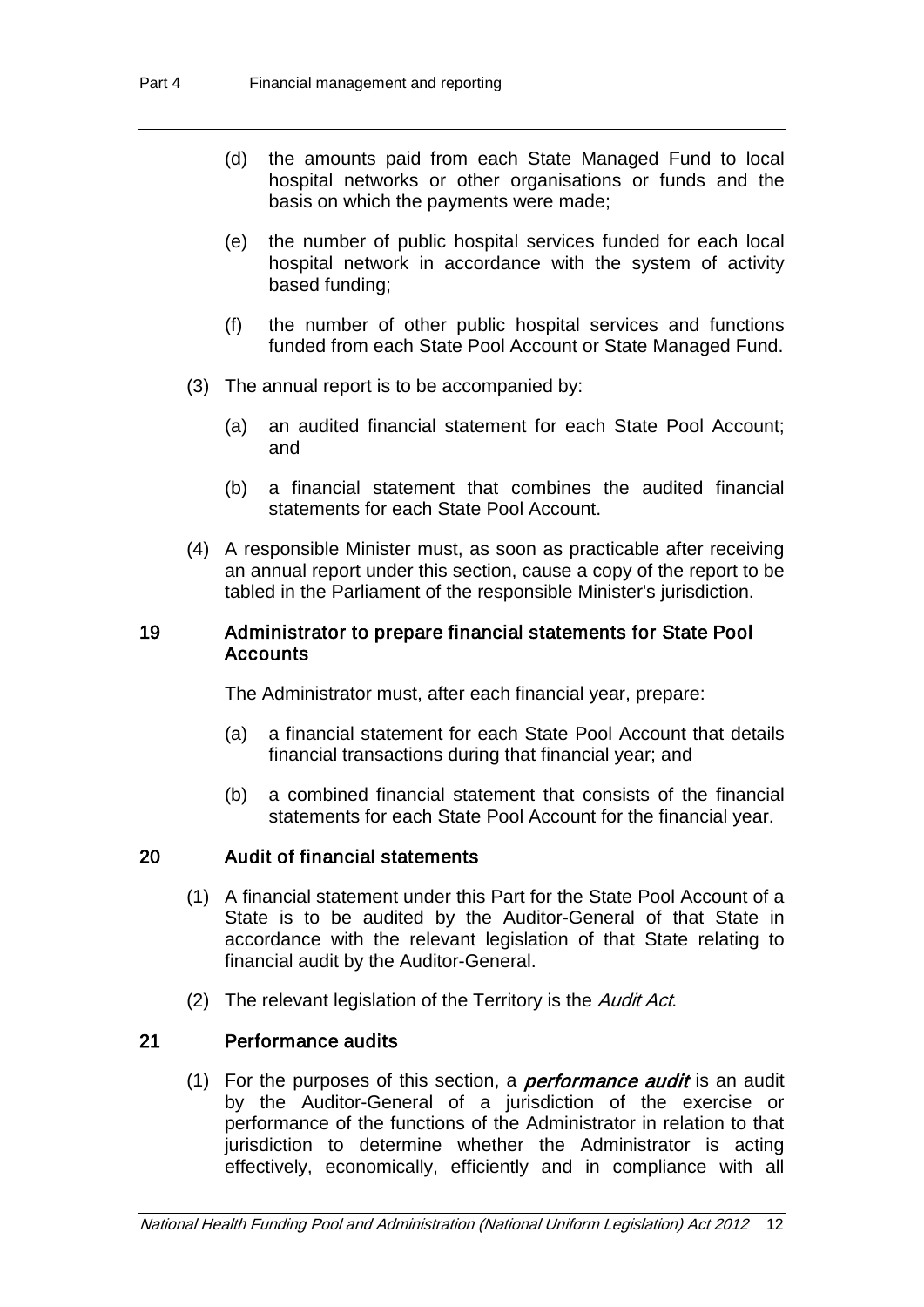relevant laws.

- (2) Before the Auditor-General of this jurisdiction conducts a performance audit, the Auditor-General must notify the Auditors-General of all other jurisdictions of his or her intention to conduct the proposed audit.
- (3) Auditors-General who are conducting performance audits at the same time are to make arrangements to coordinate the conduct of those audits in relation to any requirements imposed on the Administrator.
- (4) A performance audit is to be conducted by the Auditor-General of this jurisdiction in accordance with the Audit Act.

### 22 States to provide Administrator with information about State Managed Funds

The responsible Minister for a State is to provide information to the Administrator about any of the following matters relating to the State Managed Fund of the State that the Administrator requires for the preparation of reports and financial statements under this Part:

- (a) the amounts paid by the State into the State Managed Fund and the basis on which the payments were made;
- (b) the amounts paid by the State from the State Managed Fund to local hospital networks or other organisations or funds and the basis on which the payments were made;
- (c) public hospital services and functions that are funded from the State Managed Fund.

### 23 Provision of information generally

- (1) The Administrator is required to provide to the responsible Minister for a jurisdiction any information requested by that Minister that relates to that jurisdiction.
- (2) The information is to be provided by the time requested by that responsible Minister.
- (3) The Administrator is required to provide to the responsible Ministers of all jurisdictions a copy of advice provided by the Administrator to the Treasurer of the Commonwealth about the basis on which the Administrator has calculated the payments to be made into State Pool Accounts by the Commonwealth.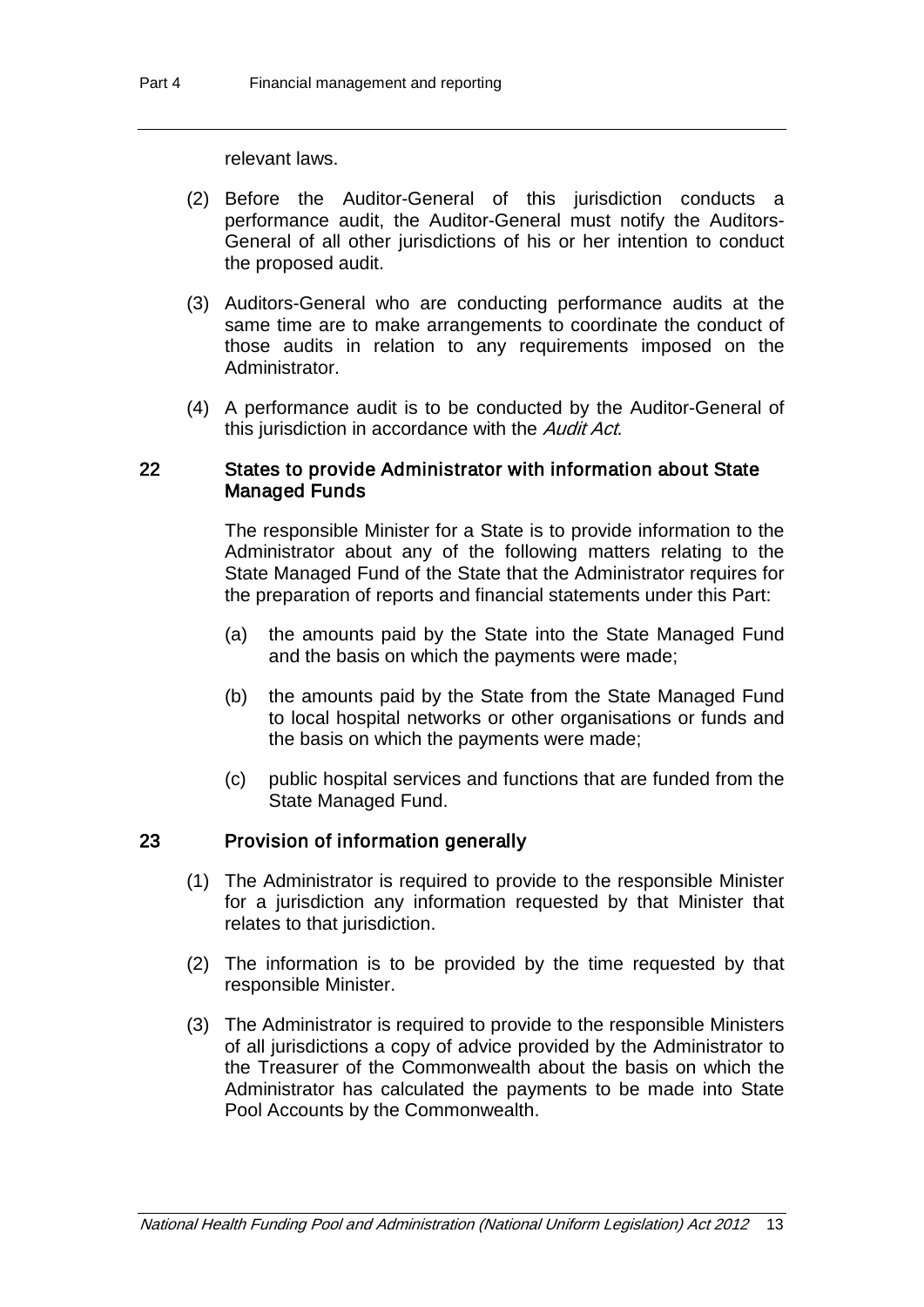- (4) The Administrator may at any time provide any information that relates to a jurisdiction to the responsible Minister for that jurisdiction.
- (5) Any information relating to a jurisdiction that is provided by the Administrator to another jurisdiction may only be publicly released by that other jurisdiction in accordance with arrangements approved by the responsible Minister for the jurisdiction to which the information relates.

## Part 5 Miscellaneous matters

### 24 Exclusion of legislation of this jurisdiction

- (1) The following Acts of this jurisdiction do not apply to or in respect of the Administrator or any function exercised or performed by the Administrator:
	- (a) the Information Act;
	- (b) the *Ombudsman Act*,
	- (c) any other Act prescribed by regulation to enable the application of an Act of the Commonwealth under section 25.
- (2) Also, the *Interpretation Act* does not apply to or in respect of this Act except for the following:
	- (a) provisions for making and tabling subordinate legislation;
	- (b) provisions relating to the NT Administrator;
	- (c) prescribed Interpretation Act provisions.
- (3) In this section:

prescribed Interpretation Act provision means a provision of the Interpretation Act that is prescribed by regulation for this section.

provisions for making and tabling subordinate legislation means section 57 and Part VII, Divisions 2 and 3 (other than section 68) of the *Interpretation Act*.

provisions relating to the NT Administrator means sections 34 and 34A of the *Interpretation Act*.

### subordinate legislation means:

(a) regulations, rules or by-laws to which section 63 of the Interpretation Act applies; or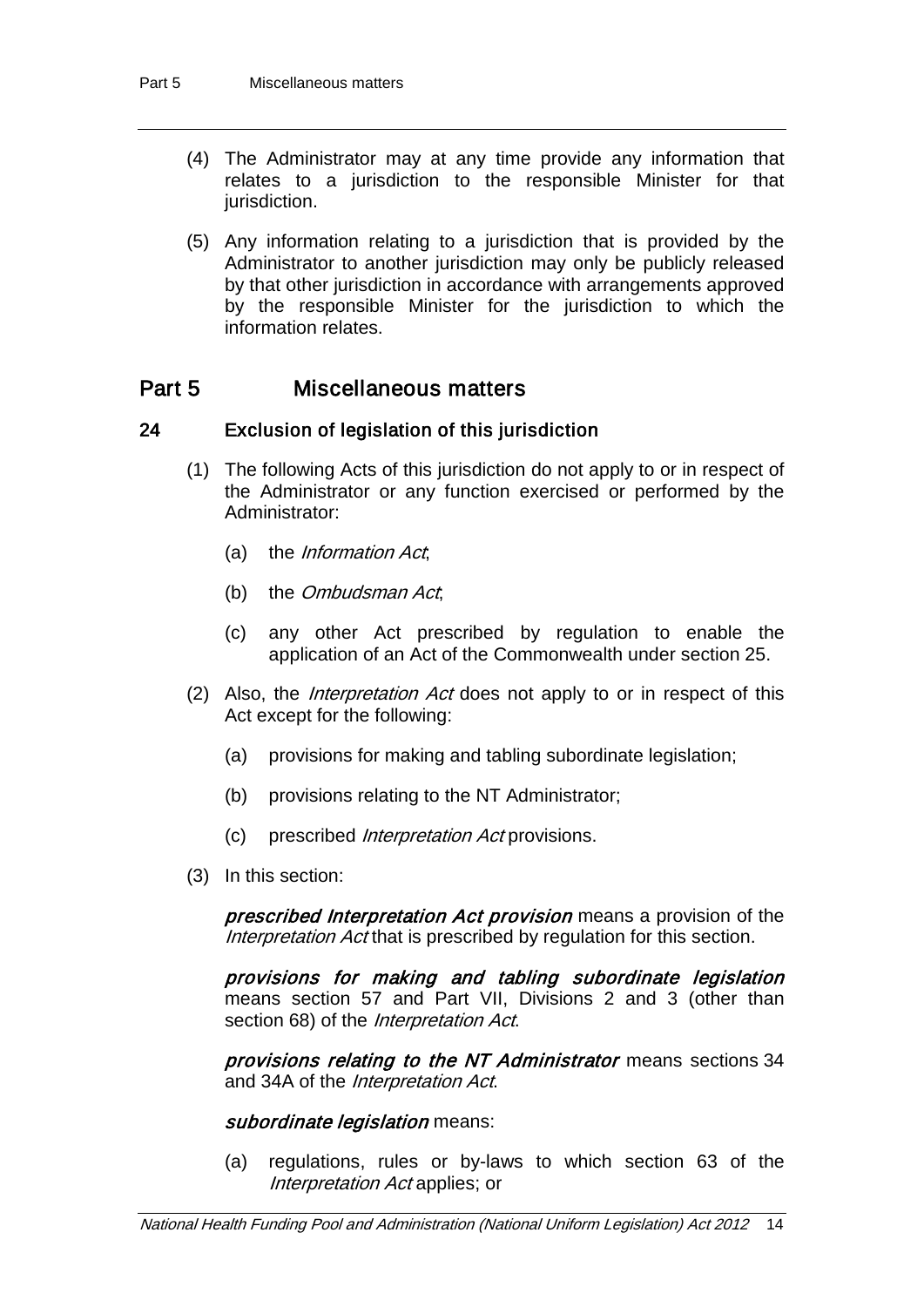(b) a statutory instrument that, under an Act, is an instrument to which section 63 of the *Interpretation Act* applies.

### 25 Application of Commonwealth Acts

- (1) The following Acts apply (subject to subsection (2)) as laws of this jurisdiction to or in respect of the Administrator and any function exercised or performed by the Administrator:
	- (a) the *Archives Act 1983* (Cth);
	- (b) the *Australian Information Commissioner Act 2010* (Cth);
	- (c) the Freedom of Information Act 1982 (Cth);
	- (d) the *Ombudsman Act 1976* (Cth);
	- (e) the *Privacy Act 1988* (Cth).
- (2) Each of those Acts so applies subject to the modifications made by regulations made under the National Health Reform Act 2011 (Cth) with the agreement of all the members of the Standing Council on Health.

#### 26 Extraterritorial operation of Act

It is the intention of Parliament that the operation of this Act is to include, as far as possible, operation in relation to the following:

- (a) things situated in or outside the territorial limits of this jurisdiction;
- (b) acts, transactions and matters done, entered into or occurring in or outside the territorial limits of this jurisdiction;
- (c) things, acts, transactions and matters (wherever situated, done, entered into or occurring) that would, apart from this Act, be governed or otherwise affected by the law of another jurisdiction.

### 27 Act binds Crown

This Act binds the Crown in right of the Territory and, to the extent the legislative power of the Legislative Assembly permits, the Crown in all its other capacities.

#### 28 Delegation of functions of responsible Minister

(1) The responsible Minister for this State may delegate to an authority or officer of the State the responsible Minister's functions under this Act.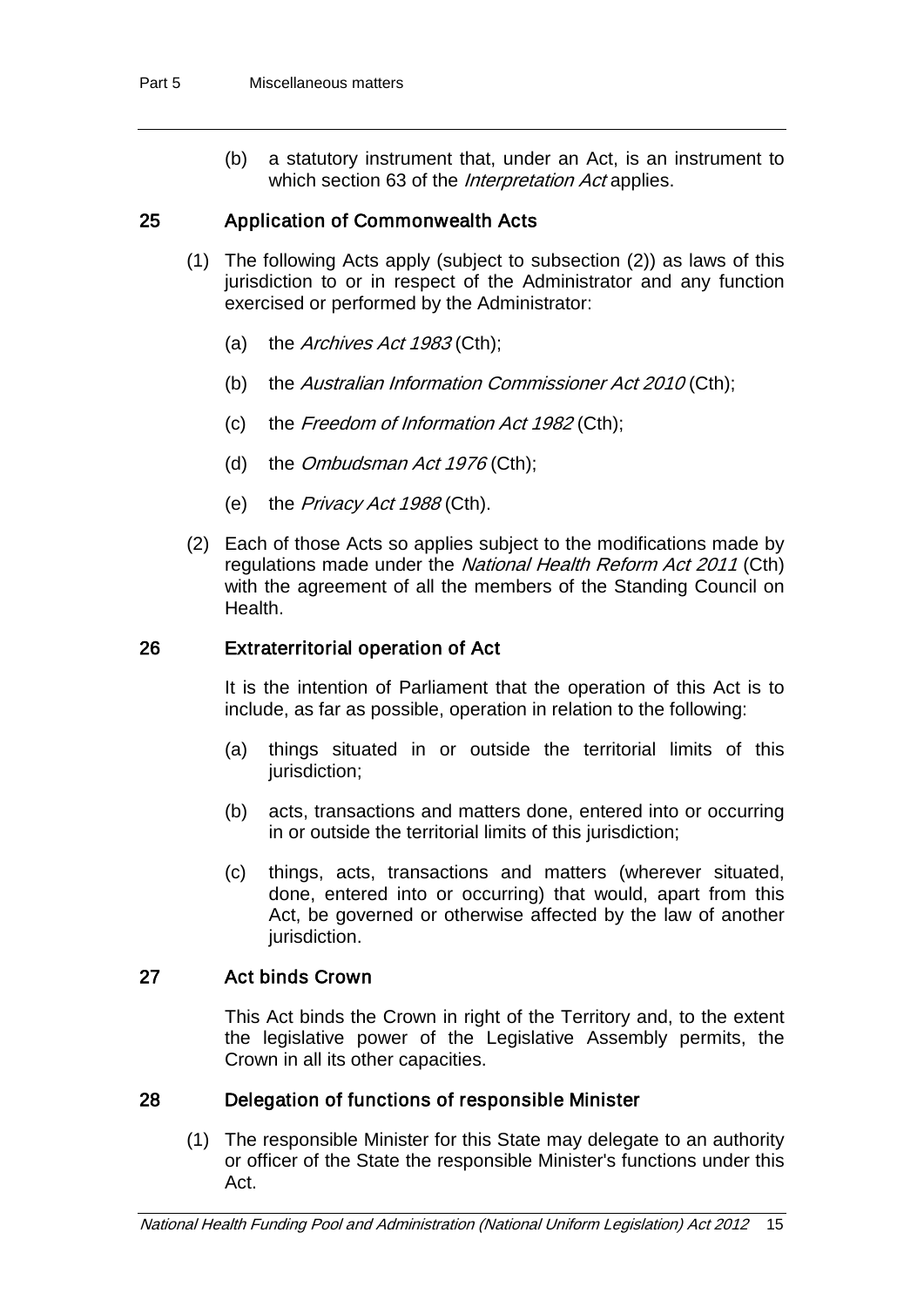(2) This section does not apply to the functions of a Minister under Part 2.

### 29 Declarations for this Act

It is declared that, for the *Financial Management Act*, the State Pool Account and State Managed Fund are Operating Accounts for the Agency (Health).

### 30 Transitional and validation provisions

- (1) If, on the commencement of this Act, corresponding provisions to this Act have not been enacted by another jurisdiction, the responsible Minister for that jurisdiction for the purposes of this Act is the Minister of that jurisdiction with portfolio responsibility for health.
- (2) Any thing done by a Minister of the Commonwealth or of a State before the commencement of this Act that would have been validly done if this Act, and the corresponding provisions of other jurisdictions, had been in force at the time is taken to have been validly done.
- (3) Until this Act is mentioned in an administrative arrangement order of this jurisdiction, it is declared that the responsible Minister for this jurisdiction is the Minister who is the member of the Standing Council on Health for this jurisdiction.

### 31 Regulations

The NT Administrator may make regulations under this Act.

# Part 6 **Amendment of Financial Management Act**

### 32 Act amended

This Part amends the Financial Management Act.

- 33 Amendment of section 3
- $(1)$  Section 3(1), definition *Operating Account*

omit

(2) Section 3(1)

insert (in alphabetical order)

### National Health Reform Agreement, see section 3(1) of the NHFP Act.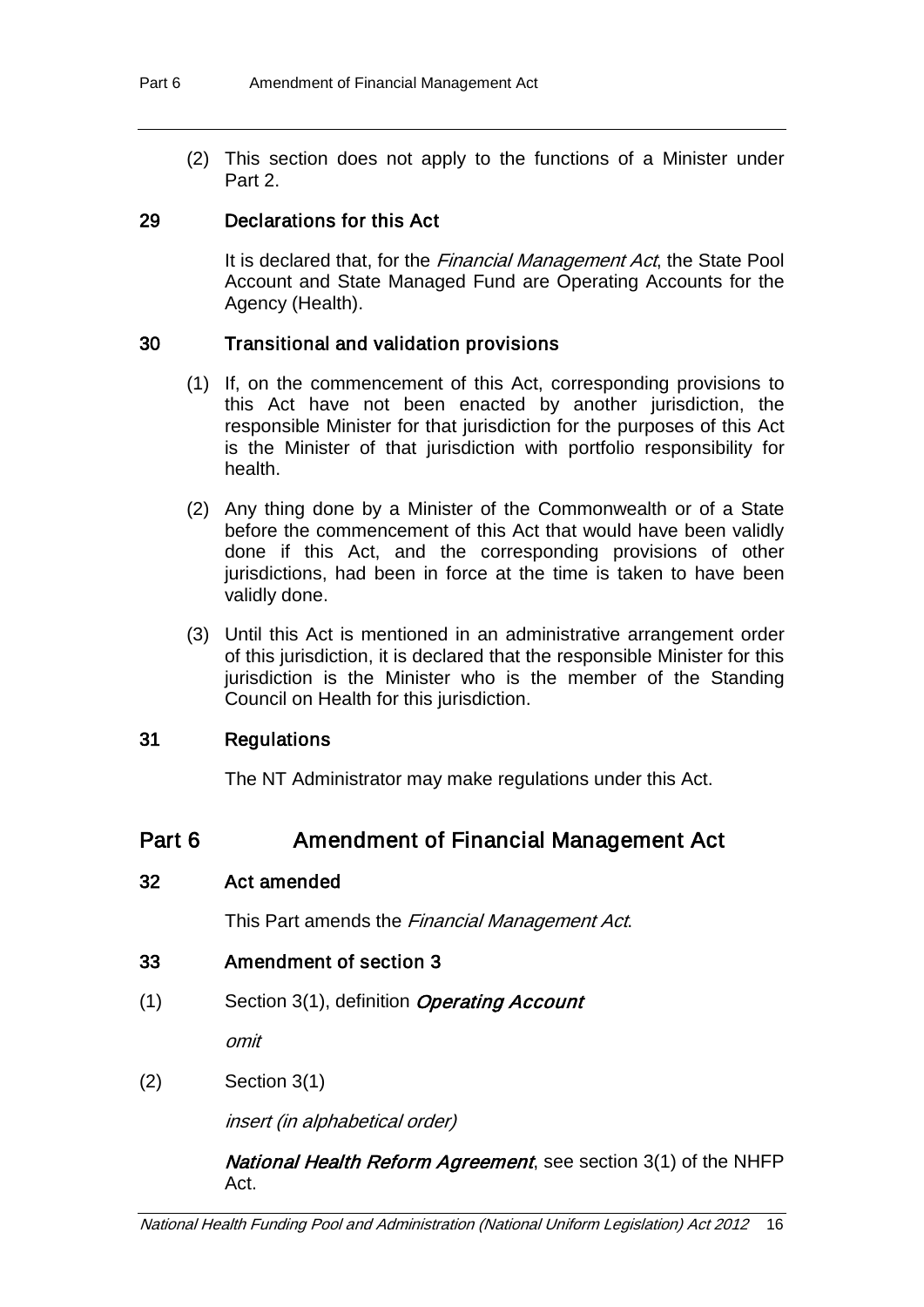**NHFP account** means either of the following established under the NHFP Act as an Operating Account for the Agency responsible for administering that Act:

- (a) the State Pool Account of the Territory;
- (b) the State Managed Fund of the Territory.

NHFP Act means National Health Funding Pool and Administration (National Uniform Legislation) Act.

### **Operating Account means:**

- (a) a Government Business Division Operating Account, or an Agency Operating Account, established under section 6(1); or
- (b) an NHFP account.
- (3) Section 3(1), definition *official bank account*, at the end

insert

**Note** 

See section 27(7).

### 34 Amendment of section 6

(1) After section 6(1)

insert

Note for subsection (1)

The definition of Operating Account in section 3(1) includes each of the NHFP accounts. However, a reference to an Operating Account established under this Act is a reference to an account established under subsection (1).

 $(2)$  Section 6(2) and (3)

omit, insert

- (2) There must be paid into an Operating Account the following to the extent applicable to that Operating Account:
	- (a) payments from the Central Holding Authority in respect of the functions for which the Agency is responsible;
	- (b) for an Operating Account for a Government Business Division – all receipts of the Government Business Division;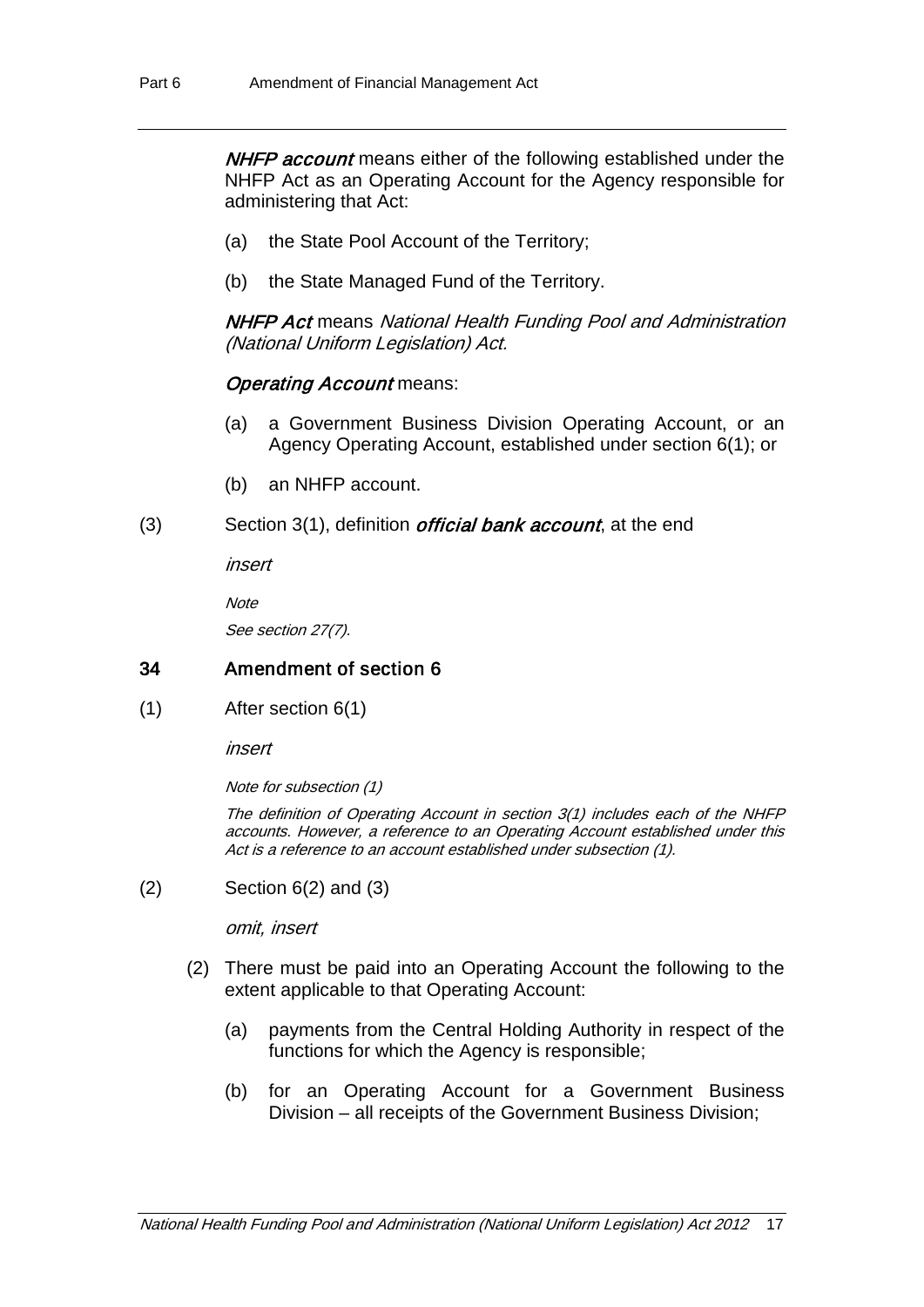- (c) for an NHFP account all receipts for the NHFP account including payments from the Commonwealth under the National Health Reform Agreement;
- (d) other categories of receipts as are from time to time agreed by the Treasurer and the Minister and specified in the Treasurer's Directions issued under section 38.
- (3) An amount of expenditure incurred may be paid from an Operating Account as follows:
	- (a) for an Operating Account established under this Act by the Accountable Officer of the Agency that performs the functions for which the Operating Account exists;
	- (b) for an NHFP account in accordance with the NHFP Act.
- (3) Section 6(4), after "Agency Operating Account"

insert

established under this Act

(4) Section 6(5), after "Operating Account"

insert

established under this Act

### 35 Amendment of section 13

After section 13(4)

insert

(5) In complying with subsections (1) and (2), the Accountable Officer of the Agency responsible for administering the NHFP Act may rely on records kept under Part 4 of that Act about the NHFP accounts.

### 36 Amendment of section 15

After section 15(2)

insert

(3) In complying with subsections (1) and (2), the records kept under Part 4 of the NHFP Act about the NHFP accounts may be relied on.